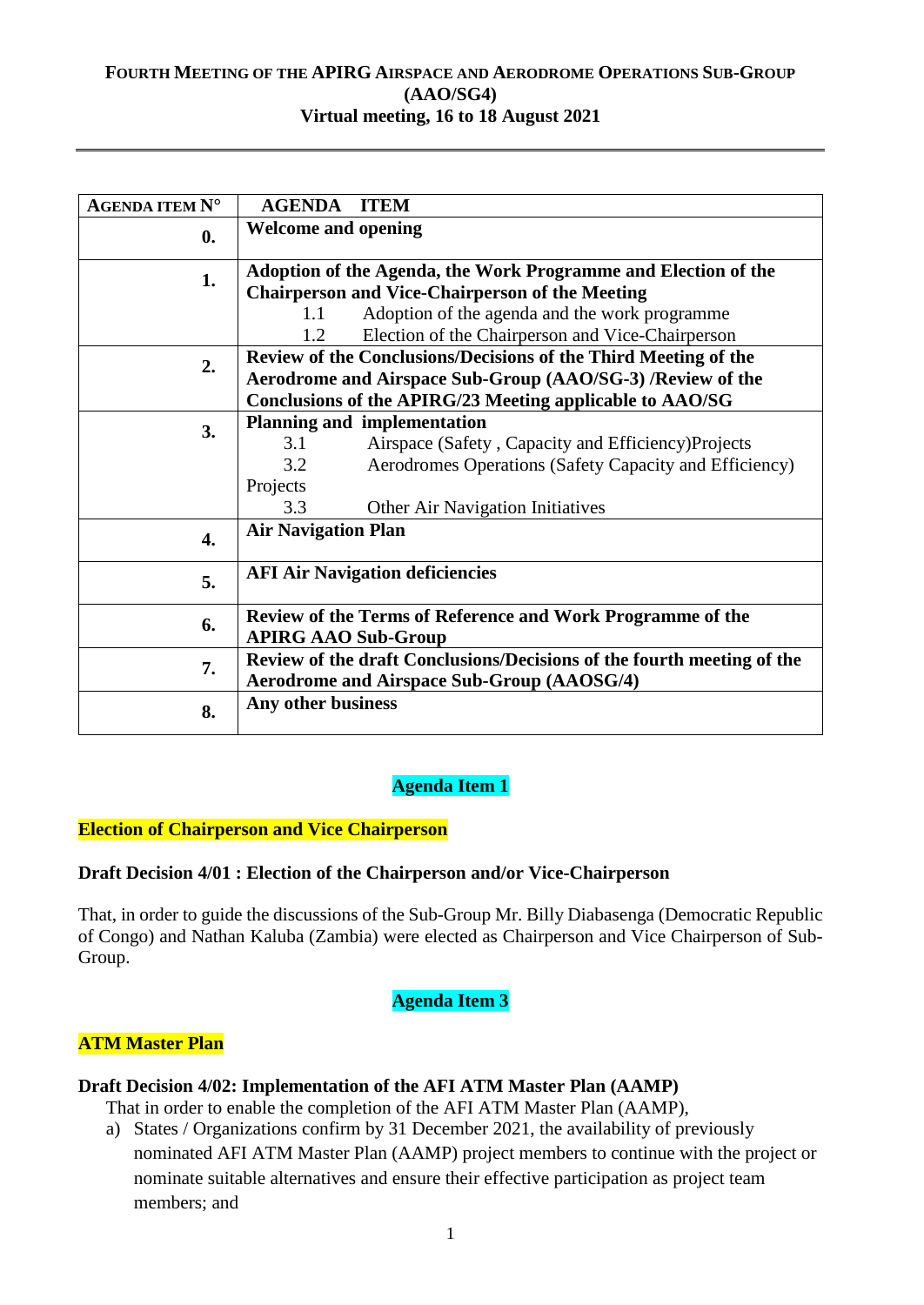b) The Secretariat coordinate with the project team to present the 1<sup>st</sup> Draft AFI ATM Master Plan to APIRG/24 for endorsement.

# **AFI ATM CONTIGENCY PLAN**

### **Draft Conclusion 4/03: Review of the AFI ATM CONTIGENCY PLAN (AFI ATM CP)**

That in order to ensure availability of information pertaining to the AFI region contingency plans,

- a) States that have not done so, to review and publish the National ATM CP, and forward the signed copies to ICAO Regional Offices by 31 December 2021; and
- b) States to establish and link by 31 December 2021, their National ATM Contingency Plans to the ICAO Webpage of ATM Contingency Plans.

## **Draft Decision 4/03: Review of the AFI ATM CONTIGENCY PLAN (AFI ATM CP)**

That in order to ensure availability of information pertaining to the AFI region contingency plans,

a) APIRG to endorse the Second Version of the AFI ATM Contingency Plan in **Appendix x**;

## **FREE ROUTE AIRSPACE**

### **Draft Conclusion 4/04: Implementation of the AFI FREE ROUTE AIRSPACE (AFI FRA)**

That in order to foster a harmonized implementation of the AFI FRA within the stipulated timelines;

(a) States that have not already done so, to complete the FRA Gap Analysis checklist and forward to ICAO Regional Offices as a matter of urgency, using the provided survey tool: [https://www.surveymonkey.com/r/Preview/?sm=3CzP166ETNuFuWD9Otd2CNEEJJetf9y](https://www.surveymonkey.com/r/Preview/?sm=3CzP166ETNuFuWD9Otd2CNEEJJetf9yXt_2FWdFyCzfsWZO7XUx_2B_2BWJ6iyGBKFfJKJ) [Xt\\_2FWdFyCzfsWZO7XUx\\_2B\\_2BWJ6iyGBKFfJKJ](https://www.surveymonkey.com/r/Preview/?sm=3CzP166ETNuFuWD9Otd2CNEEJJetf9yXt_2FWdFyCzfsWZO7XUx_2B_2BWJ6iyGBKFfJKJ)

## **Draft Decision 4/04: Implementation of the AFI FREE ROUTE AIRSPACE (AFI FRA)**

That in order to foster a harmonized implementation of the AFI FRA within the stipulated timelines;

a) The meeting endorse the draft AFI FRA CONOPS in **Appendix X**,

## **ARMA**

## **Draft Conclusion 4/05: Attainment of the AFI RVSM Airspace Target Level of Safety.**

In order to attain the Target level of Safety in AFI RVSM Airspace,

a). States that not already done so to ensure that operators establish and comply by 31 December 2021 with Long Term Height Monitoring Requirements as per Annex 6 Standards and provide evidence to the ARMA; and,

**b**). ICAO to engage the States in the Horn of Africa to address the high level of Large Height Deviations (LHD),

## **Draft Decision 4/07: Establishment of an ARMA Publication website**

ICAO to establish a webpage link with the ARMA website to enable Stakeholders to have easy access to the RVSM and PCBS information.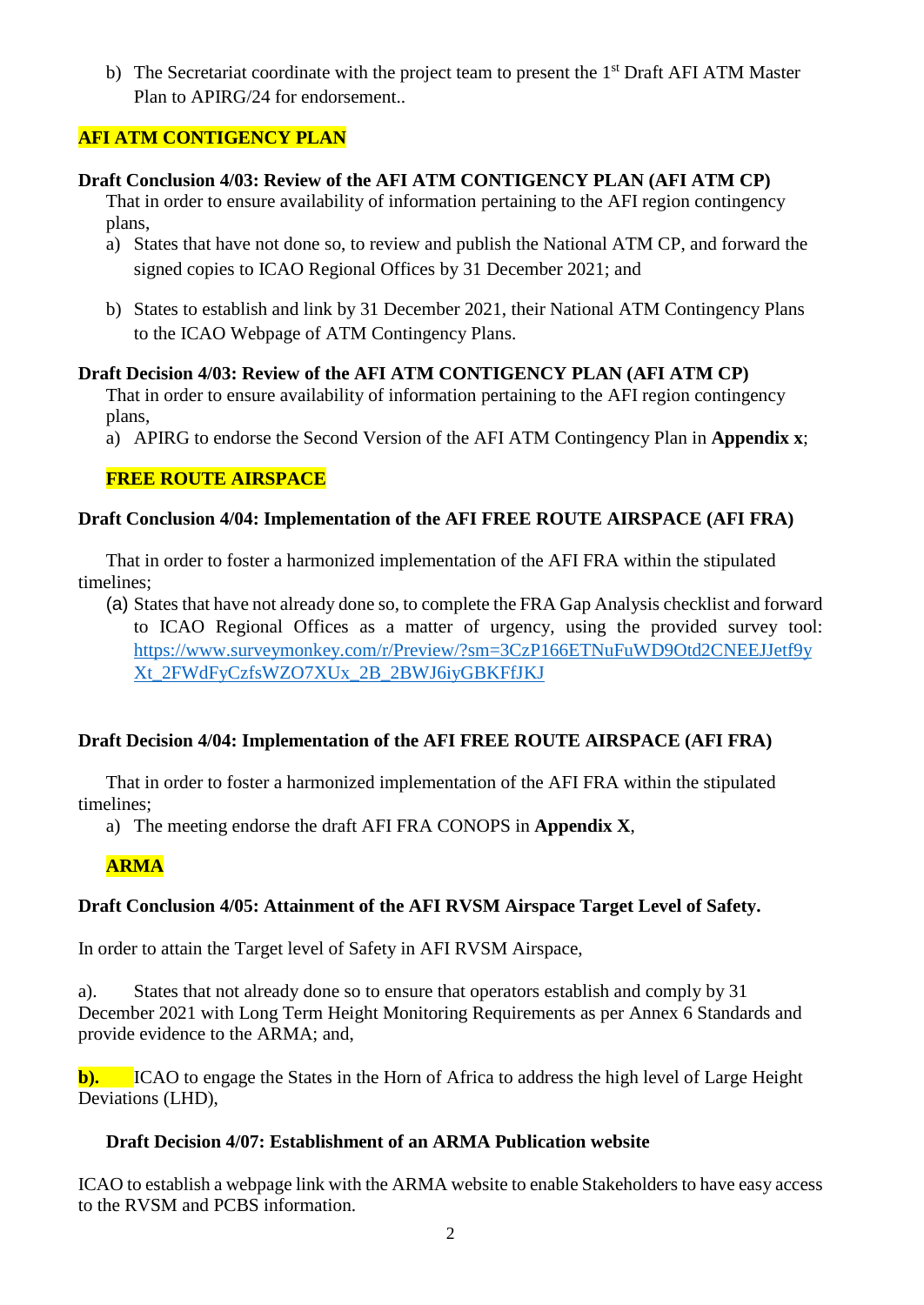## **SAR**

### **Draft Decision 4/09: Improvement of Search and Rescue Services in the AFI Region:**

That in order to have an improved and harmonized implementation of the Search and Rescue Services in the AFI region, APIRG:

- a) to endorse the Draft AFI SAR Plan in **Appendix X and**
- b) States urged to harmonize their National SAR Plans with the Regional SAR once implemented.

#### **AFI SSR CMP**

#### **Draft Conclusion 4/10: Implementation of the AFI SSR CMP**

That in order to ensure the smooth implementation of the adopted AFI SSR CMP: States to promote awareness to all stakeholders on the AFI SSR CMP in preparation for the proposed implementation date of 22 January 2022.

### **ATSCS**

#### **Draft Conclusion 4/11: ATS Competency Study (ATSCS)**

That in order to enable the completion of the ATS Competency Study (ATSCS): States are urged to ensure the ANSPs respond as a matter of urgency to the survey questionnaire already sent out to the ANSPs.

#### **PBN**

### **Draft Conclusion 4/13: Optimization of the ATS Route Structure in the AFI En-Route Airspace**

That, in order to optimize the ATS route structure in the AFI En-route airspace and foster the harmonized implementation of the RNAV/5, RNP/4, and RNP/2:

- a) States/ANSPs, IATA and AFRAA collaborate and conduct a survey of aircraft equipage in the AFI region by 31 March 2022 to facilitate RNAV/5, RNP/2 and RNP/4 planning decisions;
- b) States in coordination with ICAO, IATA, AFRAA and the AFPP identify trunk routes connecting major city pairs in the upper airspace and transit to/from aerodromes for RNAV/5, RNP/2 and RNP/4 implementation by 31<sup>st</sup> October 2022;
- c) ICAO Regional Offices and AFPP conduct workshop on RNAV/5, RNP/2 and RNP/4 airspace concept design and assist in the implementation activities including the required regulatory approvals; and
- **d)** ICAO Regional Offices to conduct workshop in order to assist States in developing capacity for RNP approval to facilitate safe and timely RNP implementation in the AFI region**.**

#### **CCO and CDO**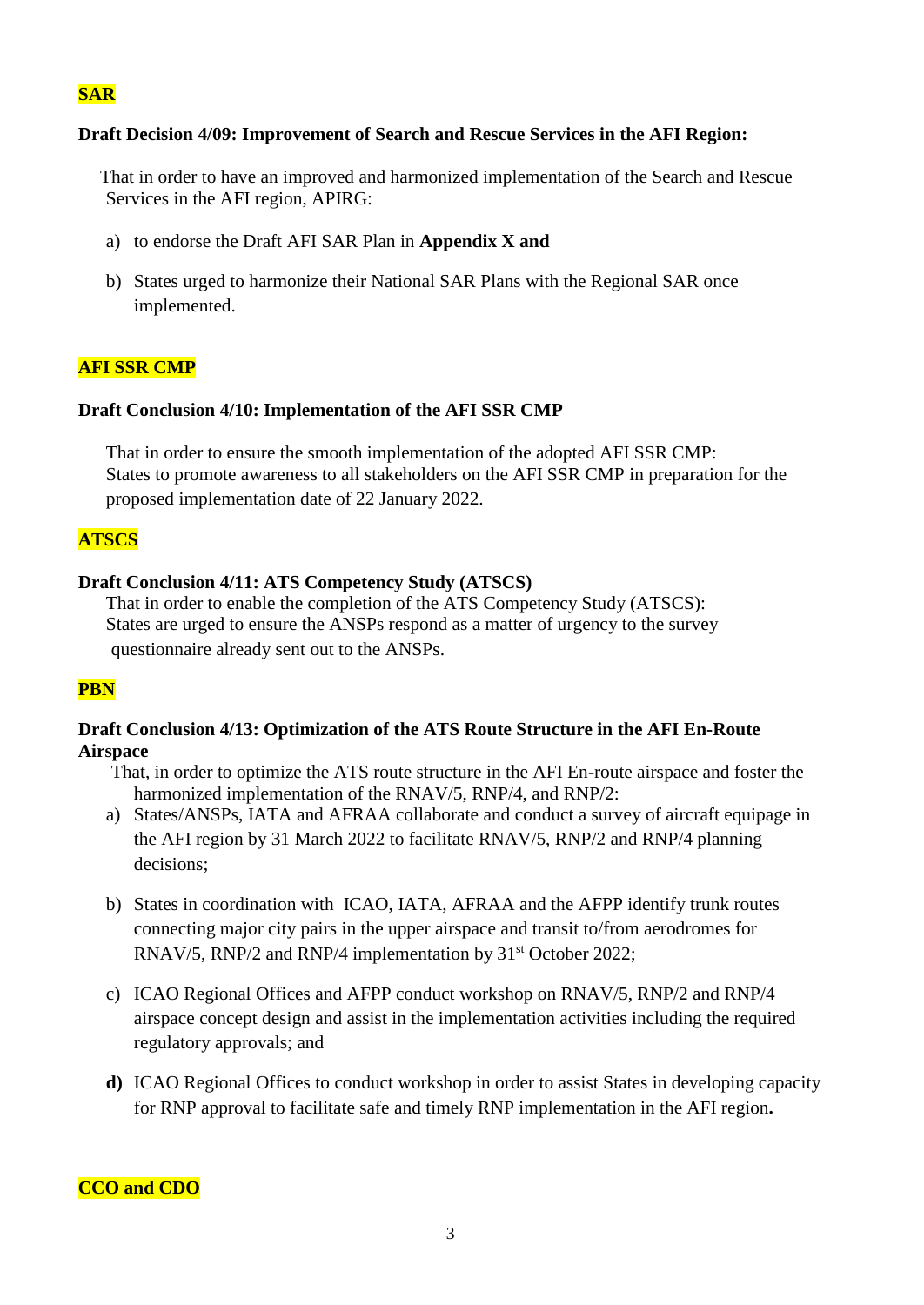# **Draft Decision 4/12: Improved PBN Implementation**

That in order to improve the continued implementation of PBN and foster the harmonized implementation approach,

- a). AFPP and ICAO Regional Offices to conduct a CCO/CDO implementation survey.
- b). AFI States to confirm their CCO/CDO implementation status by providing to the respective ICAO Regional Offices copies of procedures published.

# **SAT**

## **Draft Conclusion 4/15: Adoption of a Formalized SAT Structure and Handbook**

That, in order to establish and operationalize a formalized structure for the provision of ATS improvements over the entire South Atlantic;

- a) The SAT structure and Handbook in Appendix X to this report is endorsed as the governance framework for the SAT Group; and
- b) AFI SAT States are urged to nominate appropriately qualified experts for the SSG, IMG and SOG chair and vice-chair positions by providing a nomination letter including the Curriculum Vitae (CVs) of those nominated to SAT positions;

### **Civil/Military Cooperation**

### **Draft Conclusion 4/16: Implementation of Civil/Military Cooperation**

That in order to promote a harmonized implementation of the first edition of the Manual of Civil/Military Cooperation in ATM (Doc 10088) in the AFI region:

- a) States to conduct national awareness seminars ,workshops , joint planning and provision of services where necessary on Civil/Military cooperation; and
- b) States request ICAO to assist where necessary in the implementation of specific Civil/Military activities and programmes.
- c) States to consider review of existing Special Use Airspaces (SUA) in order to facilitate the implementation of FUA.
- d) Based on flight plannable directs post implementation data, states to engage with the concerned military authorities, in order to improve availability of FUA.

## **GRF**

## **Draft Conclusion 4/20: GRF Implementation and Monitoring**

That,

In order to ensure effective implementation of GRF, States to continuously update ICAO Regional Offices on the status of the implementation including any challenges for support where necessary

## **ACDM**

**Draft Conclusion 4/21: Information Sharing among All Airport Stakeholders, as an Enabler for ACDM Implementation**